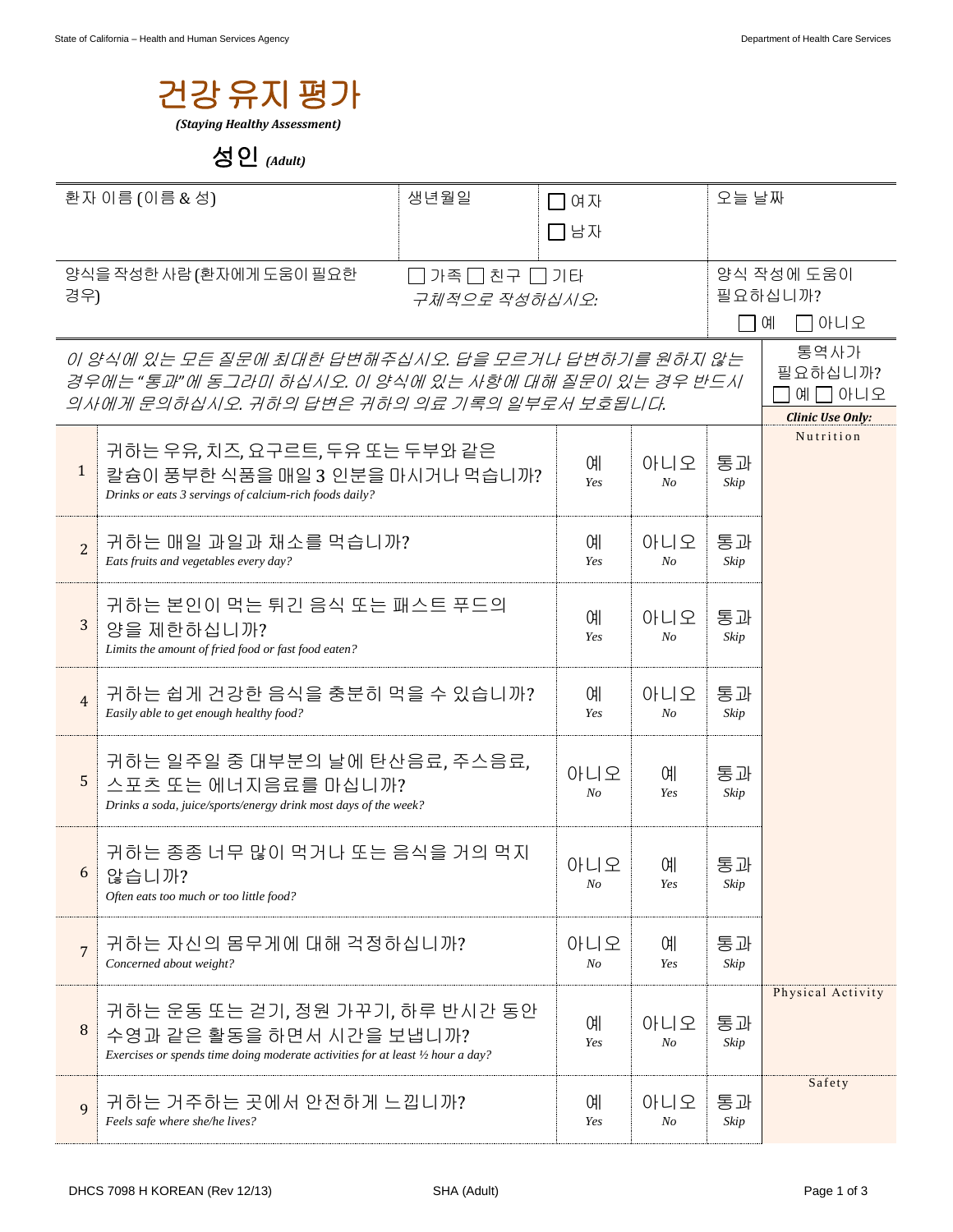| 10 | 귀하는 최근 자동차 사고를 당한 적이 있습니까?<br>Had any car accidents lately?                                                                                                                    | 아니오<br>$N_{O}$        | <b>CHI</b><br>Yes     | 통과<br>Skip |                               |
|----|--------------------------------------------------------------------------------------------------------------------------------------------------------------------------------|-----------------------|-----------------------|------------|-------------------------------|
| 11 | 귀하는지난해 누군가에게 맞거나, 손으로 맞거나, 발로<br>맞거나 또는 육체적으로 해를 입은 적이 있습니까?<br>Been hit, slapped, kicked, or physically hurt by someone in the last year?                                     | 아니오<br>$N_{O}$        | <b>CHI</b><br>Yes     | 통과<br>Skip |                               |
| 12 | 귀하는 차를 운전하거나 차에 탈 때 안전벨트를<br>합니까? Always wears a seat belt when driving or riding in a car?                                                                                    | 예<br>Yes              | 아니오<br>No             | 통과<br>Skip |                               |
| 13 | 귀하는 귀하의 집 또는 귀하가 거주하는 장소에 총을<br>보관하고 있습니까?<br>Keeps a gun in house or place where she/he lives?                                                                                | 아니오<br>$N_{O}$        | 예<br>Yes              | 통과<br>Skip |                               |
| 14 | 귀하는 매일 이를 닦고 치실을 사용합니까?<br>Brushes and flosses teeth daily?                                                                                                                    | 예<br>Yes              | 아니오<br>N <sub>O</sub> | 통과<br>Skip | Dental Health                 |
| 15 | 귀하는 종종 슬프거나 절망적이거나 화가 나거나<br>걱정을 합니까?<br>Often feels sad, hopeless, angry, or worried?                                                                                         | 아니오<br>N <sub>o</sub> | 예<br>Yes              | 통과<br>Skip | Mental Health                 |
| 16 | 귀하는 종종 수면 <i><sub>문제가 있습니까</sub></i> ?<br>Often has trouble sleeping?                                                                                                          | 아니오<br>$N_{O}$        | <b>CHI</b><br>Yes     | 통과<br>Skip |                               |
| 17 | 귀하는 담배를 피우거나 씹는 담배를 사용합니까?<br>Smokes or chews tobacco?                                                                                                                         | 아니오<br>$N_{O}$        | 예<br>Yes              | 통과<br>Skip | Alcohol, Tobacco,<br>Drug Use |
| 18 | 친구 또는 가족이 귀하의 집 또는 귀하가 거주하는<br>장소에서 담배를 피웁니까?<br>Friends/family members smoke in house or place where she/he lives?                                                            | 아니오<br>No             | 예<br>Yes              | 통과<br>Skip |                               |
| 19 | 지난 한 해 동안, 다음의 경험이 있습니까?<br>□(남성) 하루에 5 잔 이상의 술을 마신 적이<br>있습니까?<br>□ (여성) 하루에 4 잔 이상의 술을 마신 적이<br>있습니까?<br>Had (5 for men) or (4 for women) or more alcohol drinks in one day? | 아니오<br>No             | 예<br>Yes              | 통과<br>Skip |                               |
| 20 | 귀하는 수면, 휴식, 안정, 기분 증진 또는 체중 감소를<br>도와주는 약 또는 약물을 사용합니까?<br>Uses any drugs/medicines to help sleep, relax, calm down, feel better, or lose weight?                              | 아니오<br>No             | 예<br>Yes              | 통과<br>Skip |                               |
| 21 | 귀하는 귀하 또는 귀하의 파트너가 임신했을 수 있다고<br>생각합니까? Thinks she/he or partner could be pregnant?                                                                                            | 아니오<br>No             | 예<br>Yes              | 통과<br>Skip | Sexual Issues                 |
| 22 | 귀하 또는 귀하의 파트너가 클라미디아, 임질, 생식기<br>혹 등과 같은 성병 (STI)에 걸렸을 수 있다고<br>생각하십니까? Thinks she/he or partner could have an STI?                                                            | 아니오<br>No             | 예<br>Yes              | 통과<br>Skip |                               |